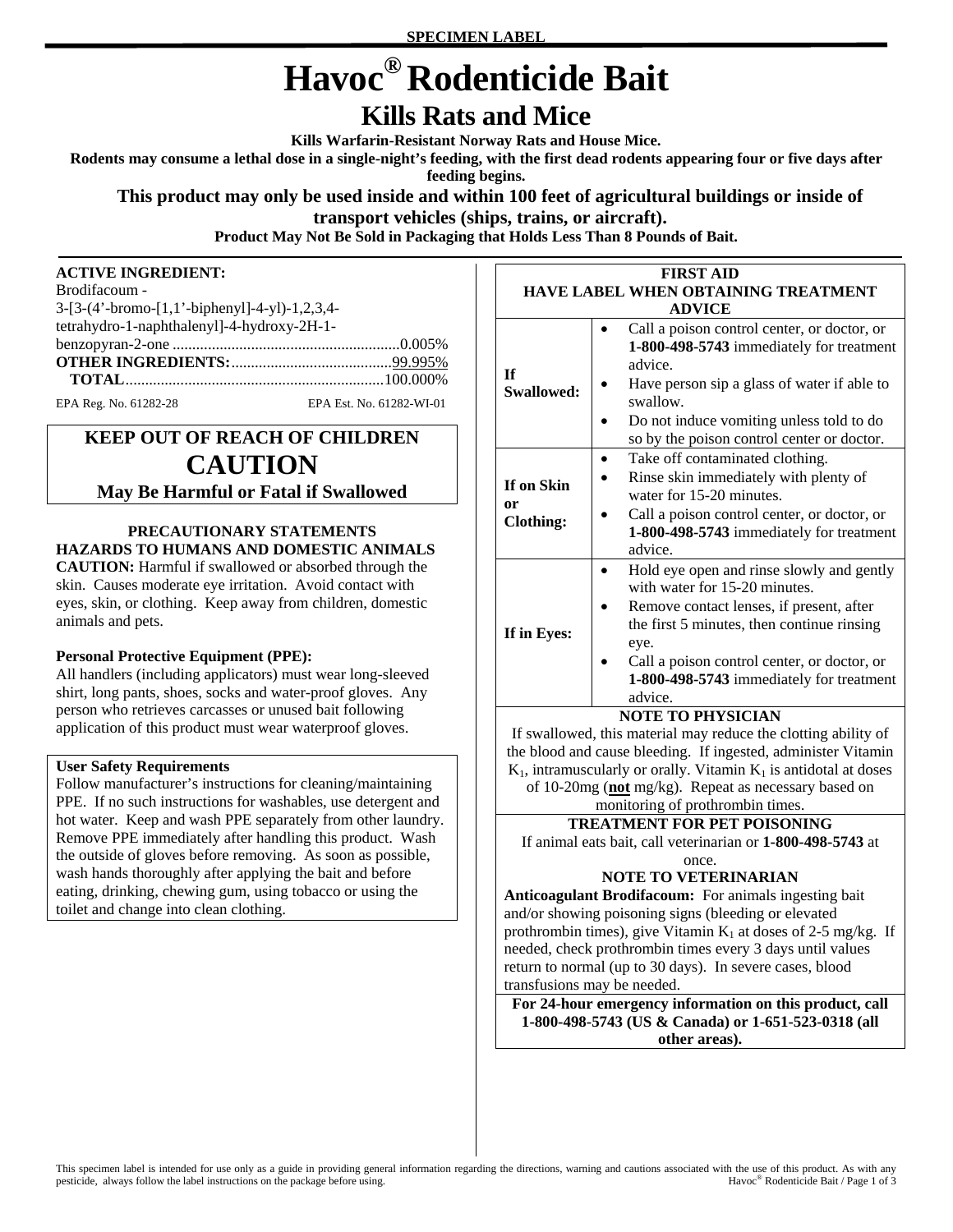#### **ENVIRONMENTAL HAZARDS**

This product is extremely toxic to mammals, birds and other wildlife. Dogs, cats and scavenging mammals and birds might be poisoned if they feed upon animals that have eaten this bait. Do not apply directly to water, or to areas where surface water is present or to intertidal areas below the mean high water mark. Do not allow bait to be exposed on soil surface. Do not apply where runoff is likely to occur. Do not contaminate water when disposing of equipment wash water or rinsate.

#### **DIRECTIONS FOR USE**

It is a violation of Federal law to use this product in a manner inconsistent with its labeling.

**READ THIS LABEL:** Read this entire label and follow all use directions and use precautions. Use only for the sites, pests, and application methods described on this label. **IMPORTANT:** Do not expose children, pets or other nontarget animals to rodenticides. To help to prevent accidents:

- 1. Store product not in use in a location out of reach of children and pets.
- 2. Apply bait in locations out of reach of children, pets, domestic animals and non-target wildlife, or in tamper-resistant bait stations. These stations must be resistant to destruction by dogs and by children under six years of age, and must be used in a manner that prevents such children from reaching into bait compartments and obtaining bait. If bait can be shaken from stations when they are lifted, units must be secured or otherwise immobilized. Even stronger bait stations are needed in areas open to hoofed livestock, raccoons, bears, or other potentially destructive animals, or in areas prone to vandalism.
- 3. Dispose of product container, and unused, spoiled, and unconsumed bait as specified on this label.

**Note:** Bait stations are mandatory for outdoor, above-ground use. Tamper-resistant bait stations must be used if children, pets, non-target mammals, or birds may access the bait.

#### **USE RESTRICTIONS:**

This product can only be used to control Norway rats, roof rats and house mice in and within 100 feet of agricultural buildings and man-made agricultural structures constructed in a manner so as to be vulnerable to commensal rodent invasions and/or to harboring or attracting rodent infestations. Fence and perimeter bait, beyond 100 feet from an agricultural structure as defined above, is prohibited. This product must not be applied directly to food or feed crops.

Burrow baiting with Havoc Rodenticide Bait is prohibited.

Do not place near or inside ventilation duct openings. Do not contaminate water, food, feedstuffs, food or feed handling equipment, or milk or meat handling equipment or surfaces that come into direct contact with food. When used in USDA inspected facilities, this product must be applied in tamperresistant bait stations. Do not use this product in sewers.

#### **Do not sell this product in individual containers holding less than eight (8) pounds of bait**

**SELECTION OF TREATMENT AREAS:** Determine areas where rats or house mice will most likely find and consume the bait. Generally, these areas are along walls, by gnawed openings, in or beside burrows, in corners and concealed places, between floors and walls, or in locations where rodents or their signs have been seen. Protect bait from rain or snow. Remove as much alternative food as possible.

#### **APPLICATION DIRECTIONS**

**NORWAY AND ROOF RATS:** Apply 4 to 16 ounces of Havoc Rodenticide Bait per placement. Space placements at intervals of 15 to 30 feet in infested areas. Maintain an uninterrupted supply of fresh bait for at least 10 days or until there no longer are signs of new feeding by rats.

**HOUSE MICE:** Apply ¼ to ½ ounces (1 to 2 level tablespoons) of Havoc Rodenticide Bait per placement at each placement location. Space placements at 8- to 12-foot intervals. Larger placements (up to 2 ounces) may be needed at points of very high house mouse activity. Maintain an uninterrupted supply of fresh bait for at least 15 days or until there are no longer signs of new feeding by house mice.

**FOLLOW-UP:** Replace contaminated or spoiled bait immediately. Using waterproof gloves collect and dispose of all dead, exposed animals and leftover bait properly. To discourage reinfestation, limit sources of rodent food, water and harborage as much as possible. If reinfestation does occur, repeat treatment. Where a continuous source of infestation is present, establish permanent bait stations and replenish as needed.

#### **STORAGE AND DISPOSAL**

Do not contaminate water, food or feed by storage or disposal. **Pesticide Storage:** Store in original container in a cool, dry place inaccessible to children and pets. Keep containers closed and away from other chemicals.

**Pesticide Disposal:** Dispose of wastes resulting from the use of this product in trash or at an approved waste disposal facility.

**Container Handling:** Nonrefillable container. Do not reuse or refill this container.

*Plastic Containers:* Triple rinse (or equivalent) then offer for recycling or reconditioning; or puncture and dispose of in a sanitary landfill; or incineration.

*Paper Containers:* Dispose of empty container by placing in trash, at an approved waste disposal facility or by incineration.

#### **DISCLAIMER**

**DISCLAIMER:** To the extent permitted by applicable law, seller makes no representation or warranty, either express or implied, for results due to misuse, improper handling or improper storage of this material. Nor does Seller assume any responsibility for injury to persons, crops, animals, soil or property arising out of misuse, improper handling or improper storage of this material.